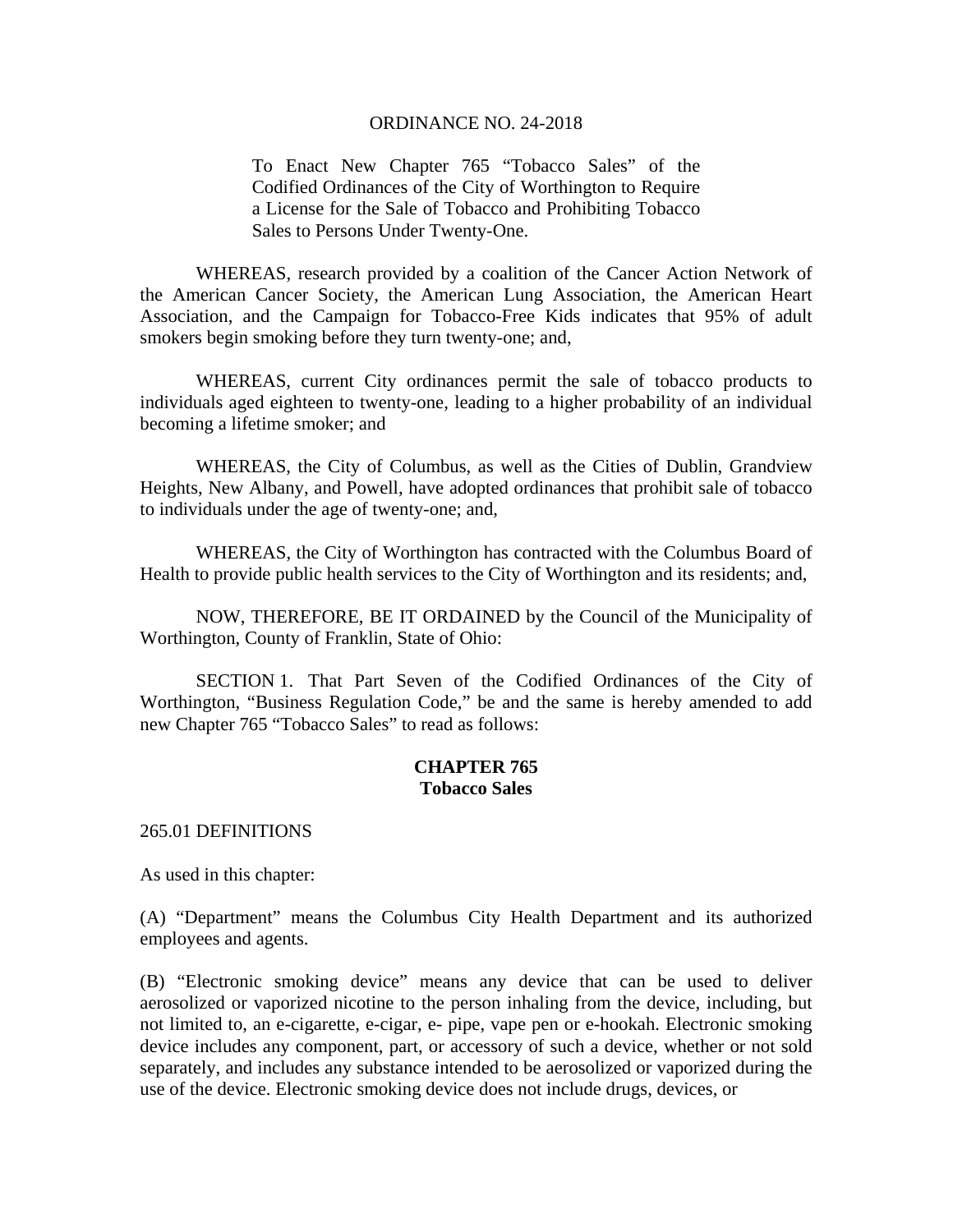combination products authorized for sale by the U.S. Food and Drug Administration, as those terms are defined in the Federal Food, Drug and Cosmetic Act.

(C) "Licensee" means a person that applied for and was issued a retail tobacco sales license or temporary retail tobacco product paraphernalia sales license.

(D) "Product Paraphernalia" means any product that is used to assist in chewing, smoking, absorbing, dissolving, inhaling, or any other consumption of nicotine to include, but not limited to pipes, rolling papers, and electronic cigarette cases.

(E) "Retail Tobacco Sales" means the act of giving, selling or otherwise distributing tobacco products in a retail setting, including but not limited to gas stations, convenience stores, carry out markets, groceries, supermarkets, drug stores, vape shops and hookah bars.

(F) "Temporary Retail Tobacco Product Paraphernalia Sales" means the act of giving, selling or otherwise distributing tobacco product paraphernalia at an event for not more than five consecutive days.

(G) "Tobacco Product" means any product that is made from or derived from tobacco, and is intended for human consumption or is likely to be consumed, whether smoked, heated, chewed, absorbed, dissolved, inhaled or ingested by any other means, including, but not limited to, a cigarette, a cigar, pipe tobacco, chewing tobacco, snuff, or snus. The term also includes tobacco product paraphernalia, including but not limited to, electronic smoking devices and any component or accessory used in the consumption of a tobacco product, such as filters, rolling papers, pipes, or liquids used in electronic smoking devices, whether or not they contain nicotine. Tobacco product does not include drugs, devices, or combination products authorized for sale by the U.S. Food and Drug Administration, as those terms are defined in the Federal Food, Drug and Cosmetic Act.

(H) "Underage Buy Attempt" means a person, authorized by the Department, under the age of 21, who requests purchase of tobacco products or product paraphernalia from a retailer or a person under age 30 who requests purchase of tobacco products or product paraphernalia from a retailer without presenting identification.

## 265.02 LICENSE APPLICATION

(A) All retailers of tobacco products and/or tobacco product paraphernalia shall apply for a valid retail tobacco sales license or temporary retail tobacco product paraphernalia sales license. For the purposes of this Chapter, retailers shall include any person performing retail tobacco sales or temporary retail tobacco product paraphernalia sales. Retail tobacco sales licenses shall be issued by the department annually. Temporary retail tobacco product paraphernalia sales licenses shall be valid for not longer than five days. A license shall be required for each location where retail tobacco product sales or retail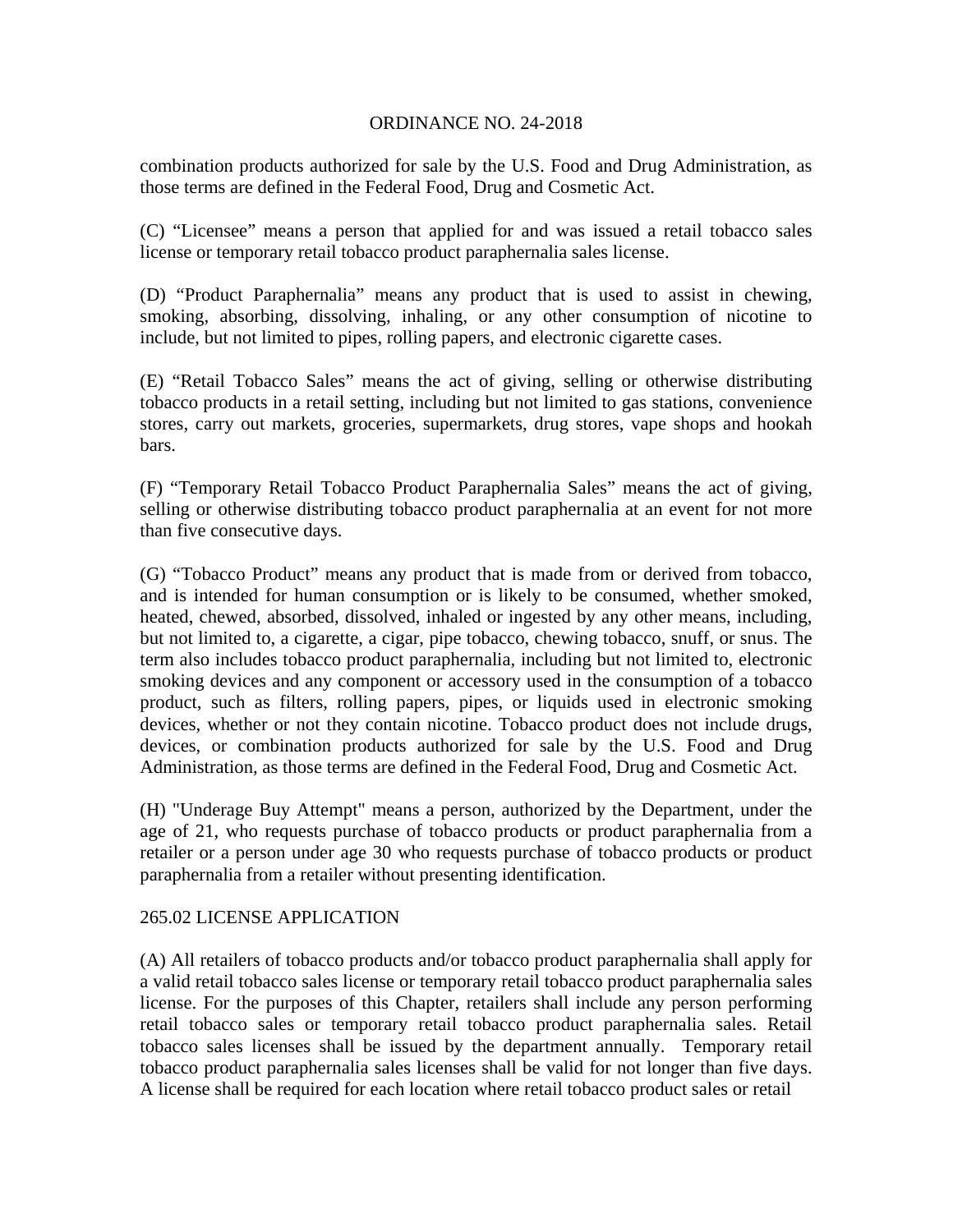tobacco product paraphernalia sales are conducted and is non-transferable.

(B) Any retailer applying for a retail tobacco sales license or temporary retail tobacco product paraphernalia sales license shall submit a current and valid vendor's license issued by the Ohio Department of Taxation to the Department, if required by law.

(C) The annual retail tobacco sales license fee shall be \$150. The license shall be valid beginning on the first day of October through the last day of September of the following year. A license issued to a new licensee after the first day of July and before the first day of October shall not expire until the last day of September of the following year. A penalty equal to twenty-five percent of the applicable license fee shall be assessed by the Department for license fee payments that are not received or postmarked by the first of October.

(D) The temporary retail tobacco product paraphernalia sales license fee shall be \$50. The license shall be valid for no longer than five days and limited to a single event. The application shall be made at least ten days prior to the event.

(E) License fees are due at the time of application and are not refundable.

# 265.03 LICENSE APPLICATION DENIAL, RENEWAL DENIAL, SUSPENSION, AND REVOCATION

(A) Applications for retail tobacco sales licenses and temporary tobacco product paraphernalia sales licenses may be denied, and such licenses may be suspended or revoked for any of the following:

- (1) Observation by the Department or its authorized agent that the licensee or any agent, employee, or representative of said licensee has violated Section  $265.07(A)(1)$  or  $(A)(3)$  of the Codified Ordinances.
- (2) Failure by the licensee to post signage as required by Section 265.04 of the Codified Ordinances.
- (3) The applicant or licensee having a conviction for violating Sections 265.06 or 265.07 of the Codified Ordinances or Sections 2329.13 or 2329.14 of the Columbus City Code. In the case of licensees, convictions for violations of Sections 265.06 or Section 265.07 of the Codified Ordinances or Section 2329.13 or 2329.14 of the Columbus City Code shall be a sufficient basis for denying a license renewal, for license suspension, or license revocation if the date of conviction is within two years of the issuance of the current retail tobacco sales license or temporary product paraphernalia retail tobacco sales license.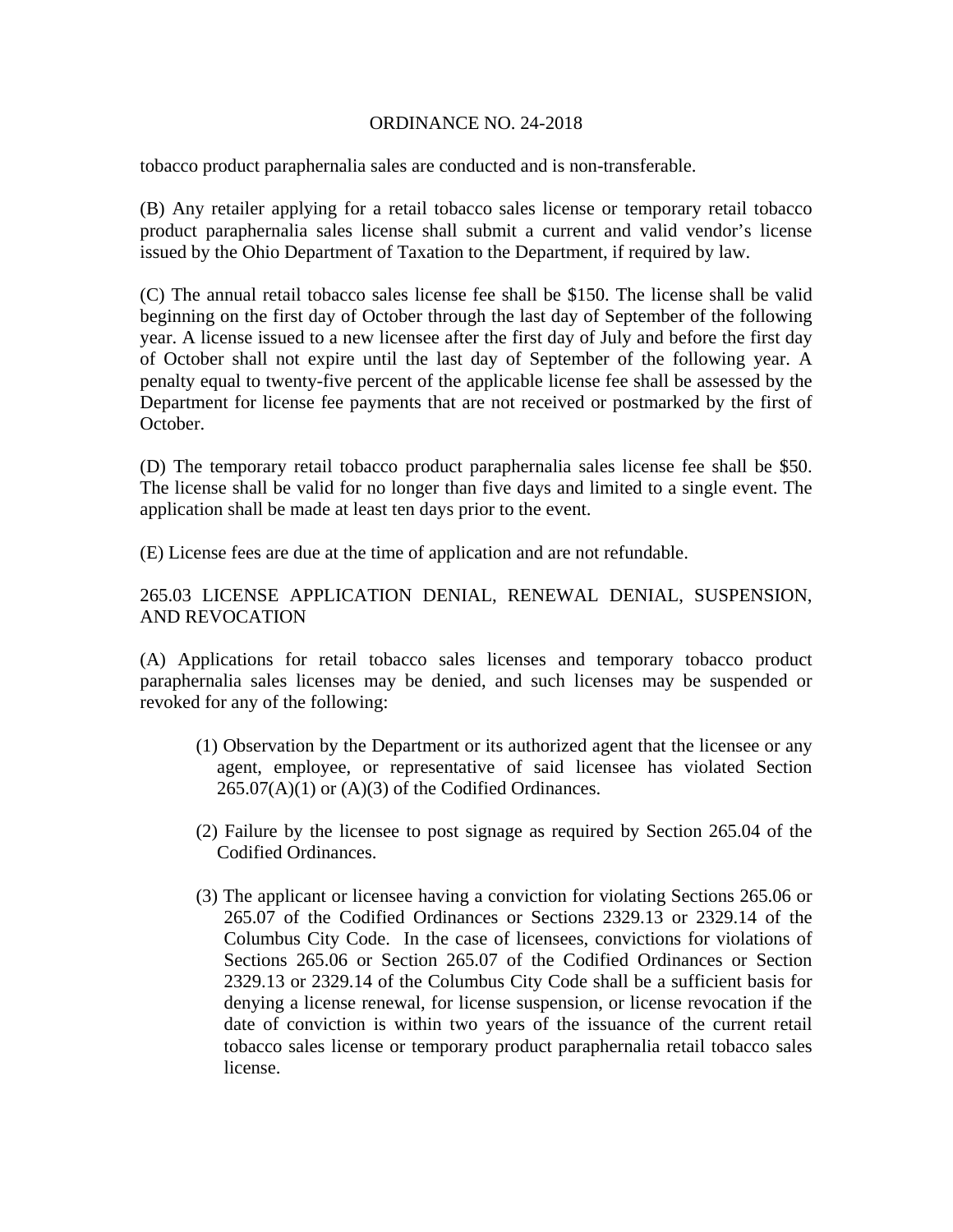- (4) An order by a court of competent jurisdiction that a retail tobacco sales location or temporary retail tobacco product paraphernalia sales owned and/or operated by the licensee constitutes a public nuisance.
- (5) Information contained in the application is misleading, inaccurate, or false.
- (6) The licensee fails to comply with applicable federal, Ohio, and city codes including, but not limited to, building, health and fire.
- (7) The licensee has outstanding fines, pursuant to Section 265.05(B) of the Codified Ordinances.

(B) Any person whose retail tobacco sales license or temporary retail tobacco product paraphernalia sales license has been proposed to be suspended or revoked shall be notified in writing by the Department. Appeals of such action may be made in accordance with Columbus City Health Code Section 203.10.

(C) Any person whose application for a retail tobacco sales license or temporary retail tobacco product paraphernalia sales license is denied shall be notified in writing by the Department. Appeals of such action may be made in accordance with Columbus City Health Code Section 203.08.

## 265.04 SIGN DISTRIBUTION AND POSTING

(A) The Department shall make signs available to licensees of retail tobacco sales and temporary retail tobacco product paraphernalia sales. Signs shall be provided by the Department at the time of license approval or renewal, and upon request.

(B) The licensee shall post the signs provided by the department at the point of transaction, which may include but are not limited to, cash registers, sales counters or on any display cases of tobacco products and tobacco product paraphernalia. Signage shall be prominently displayed and not obscured.

## 265.05 CIVIL ENFORCEMENT

(A) The Department shall conduct an inspection, which shall include an underage buy attempt, at least once per licensing period for all licenses.

(B) If the Department observes violation(s) of this Chapter at a retail tobacco sales location or at a temporary retail tobacco product paraphernalia sales event, the following schedule of civil penalties shall be imposed on the licensee, in addition to the sanctions specified in Section 265.03(A):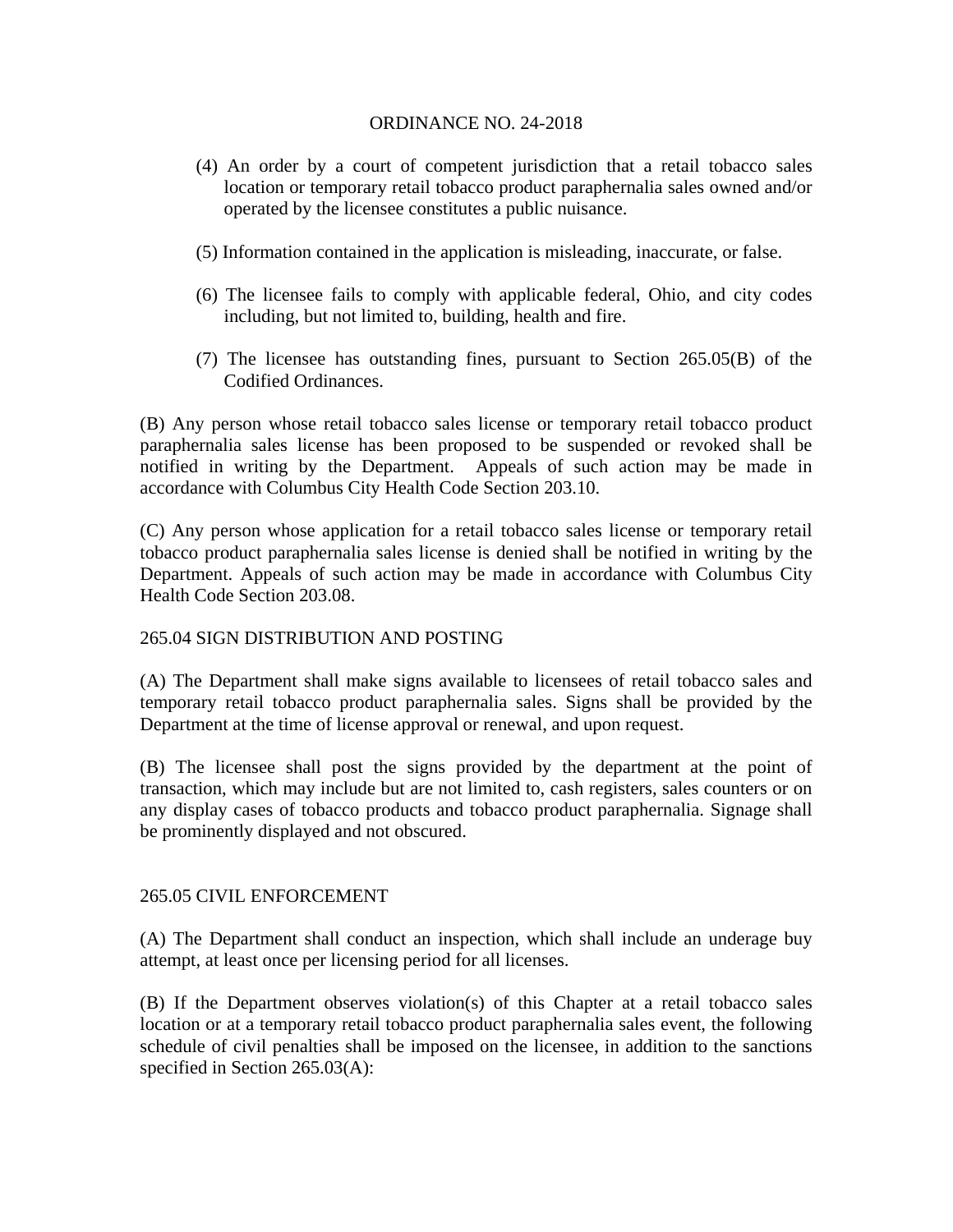- (1) For a first violation, \$500.00.
- (2) Second and subsequent violations within two years of the first violation, \$1,000 per violation.
- (3) Violations of this Chapter which occur more than two years after a previous violation shall not be considered a second or subsequent violation of this Chapter if there has been no finding of a violation in the intervening time.
- (4) Licensees have the right to appeal civil penalties in accordance with Columbus City Health Code 203.08.

(C) The Department of Public Safety, Division of Police, retains full authority to enforce Sections 265.06 and 265.07 of the Codified Ordinances.

# 265.06 DISTRIBUTION OF TOBACCO PRODUCTS WITHOUT A LICENSE

(A) No retailer of tobacco products, or product paraphernalia shall give, sell, or otherwise distribute cigarettes, other tobacco products, papers used to roll cigarettes, or other product paraphernalia without a valid license issued by the Columbus Board of Health;

(B) Whoever violates this section is guilty of distribution of cigarettes, or other tobacco products, or product paraphernalia without a license, a misdemeanor of the first degree. If the offender previously has been convicted of a violation of this section, Section 265.07 of the Codified Ordinances, Sections 2329.13 or 2329.14 of the Columbus City Code, or Section 2927.02 of the Ohio Revised Code, then the retailer shall be denied a license for distribution of cigarettes or other tobacco products or product paraphernalia for a period not to exceed 5 years.

## 265.07 ILLEGAL DISTRIBUTION OF TOBACCO PRODUCTS

(A) No manufacturer, producer, distributor, wholesaler, or retailer of cigarettes or other tobacco products or product paraphernalia, or any agent, employee, or representative of a manufacturer, producer, distributor, wholesaler, or retailer of cigarettes or other tobacco products or product paraphernalia shall do any of the following:

(1) Give, sell, or otherwise distribute cigarettes, other tobacco products, or product paraphernalia to any person under Twenty-one (21) years of age;

(2) Give, sell, or otherwise distribute cigarettes, other tobacco products, or product paraphernalia in any place that does not have posted in a conspicuous place a sign stating that giving, selling or otherwise distributing cigarettes, or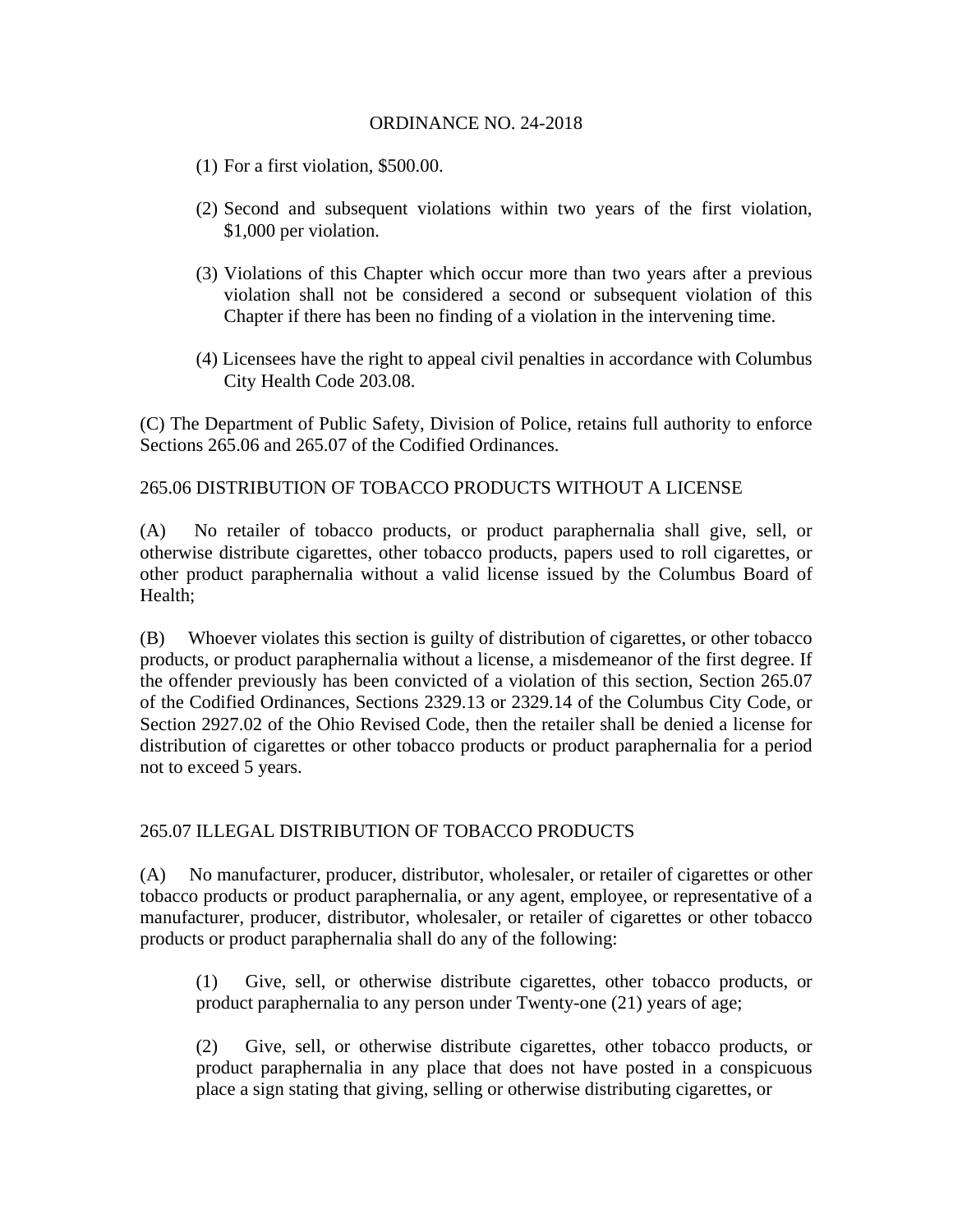other tobacco products, or product paraphernalia to a person under Twenty-one (21) years of age is prohibited by law.

(3) Give, sell, or otherwise distribute cigarettes, other tobacco products, or product paraphernalia without viewing proof of age demonstrating the recipient is at least Twenty-one (21) years of age, except that no such verification is required for a recipient over the age of Thirty (30). That a person appeared to be over the age of Thirty (30) shall not constitute a defense to a violation of this section.

(B) No person shall give, sell or offer to sell cigarettes, other tobacco products, or product paraphernalia by or from a vending machine.

(C) As used in this section, "vending machine" means any mechanical or electronic device designed to do both of the following:

(1) Receive a coin, bill, token, or credit card, including, but not limited to, a card, code, device, or other means of access to a customer's account, made for that purpose;

(2) In return for the insertion or deposit of a coin, bill, token, or credit card, automatically dispense property, provide a service, or grant a license.

(E) As used in this section "proof of age" means a driver's license, a commercial driver's license, a military identification card, a passport, or an identification card issued under Sections 4507.50 to 4507.52 of the Ohio Revised Code demonstrating that the recipient or purchaser is at least 21 years of age.

(F) Whoever violates this section is guilty of illegal distribution of cigarettes, other tobacco products, or product paraphernalia, a misdemeanor of the fourth degree. If the offender previously has been convicted of a violation of this section, Section 765.06 of the Codified Ordinances, Sections 2329.13 or 2329.14 of the Columbus City Code, or Section 2927.02 of the Ohio Revised Code, then illegal distribution of cigarettes or other tobacco products is a misdemeanor of the third degree.

## 265.08 RULE MAKING AUTHORITY

The Columbus Board of Health is hereby authorized to promulgate additional rules and regulations to carry out the purpose and intent of this Chapter in order to protect the public health, safety and welfare. The Columbus Board of Health shall provide City Council a copy of the proposed rules and regulations at least 60 days prior to their proposed effective date. The rules and regulations shall become effective as proposed unless City Council takes action to modify or reject them.